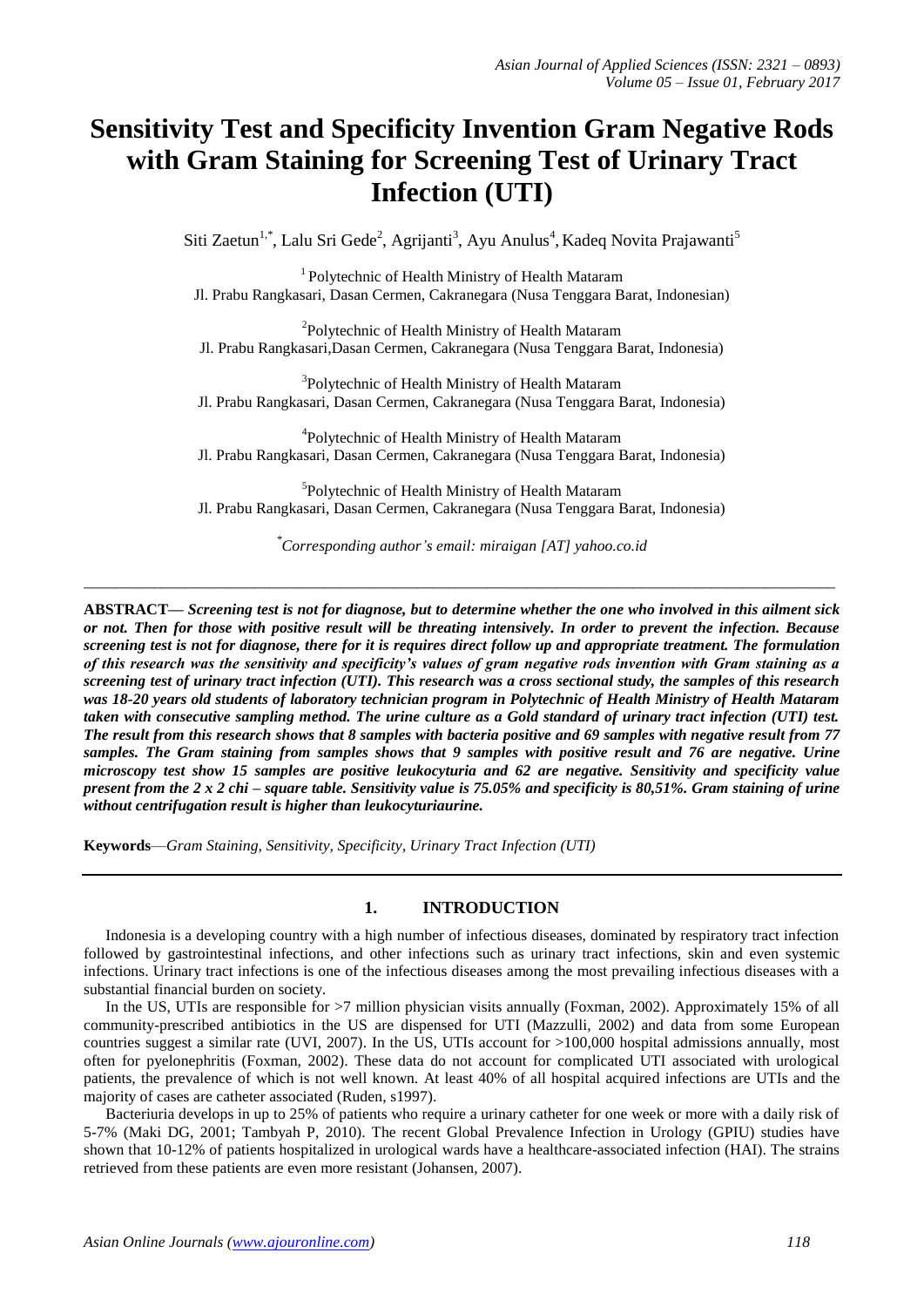Urinary Tract Infection (UTI) or Tracts Urinary Infection (UTI) is a condition of the inflation rate of microorganisms in the urinary tract. Urinary Tract Infection (UTI) is a condition in which was found a bacterial infection in the urinary tract. Women were more susceptible to this disease because the vessels of the urethra (the tube that connects the bladder to the outside of the body) of women is shorter (about 3-5 cm). In another case with the male urethra are longer than woman it makes the bacteria more difficult to enter the body. Common symptoms were characterized by more frequent to pee but the volume of urine was quite a bit, pain when urinating, pain like burning in the bladder. (Barbara, 1998).

Urinary tract infection is one of the infectious diseases where the number of bacteriuria were multiplied by the number of germs in urine culture > 100,000/ml urine (Morgan, 2003). Asymptomatic bacteriuria is defined as a positive urine culture without complaint, while symptomatic bacteriuria defined as a positive urine culture accompanied by complaints (Sukandar, 2006). UTI is caused by different bacteria including both gram positive and gram negative bacteria. Among the negative gram bacteria *Escherichia coli* cause approximately 75% of UTIs worldwide (Beyene & Tsegaye, 2011). *Escherichia coli* has recognized virulence factors which aid in the persistence of bacteria in the urinary tract and induce inflammation. The factors include the presence of pili or K antigen in bacterial capsule, fimbriae, hemolysin and colicin production and the ability to acquire iron etc. (Rushton, 1997). Klebsiella, Staphylococci, Enterobacter, Proteus, Pseudomonas and Enterococci species are more often isolated from penitents show UTIs symptoms (Bronsema et al., 1993). Some reports mentioned that coagulase negative Staphylococci are a common cause of urinary tract infection. *Staphylococci saprophyticus* tends to cause infection in young women of a sexually active age (Schneider & Riley, 1996). There is a notable increase in the prevalence of antimicrobial resistance among pathogens that cause UTI worldwide due to extensive misuse of antibiotics in practice (Grude et al., 2001)

Another test conducted to support the diagnose of UTI are urinalysis leukocyturia or Puria: are one marker of UTI. Bacteriological examination are microscopic examination and bacterial culture multistrip dipstick test for WBC (leukocyte esterase test) and nitrite (Griess test for nitrate reduction). Positive leukocyte esterase test: if the patients had pyuria. Nitrate reduction test positive: if there are bacteria reducing nitrate to nitrite in normally urine. UTI can be caused by many kinds of microorganisms, mostly are bacteria. Another cause of UTI are rarely found by fungus, virus, chlamydia, parasites, microbacterium. Based on the results of urine culture examination most of UTI are caused by gramnegative aerobic bacteria that is normally found in the gastrointestinal tract (Entrerobacteriaceae) (Ryu, et.al, 2007).

The most Examination performed in outside, especially in the health center of observation by researchers is the examination of urinary sediment leukocyte namely leukocyturia (discovery of leukocytes in urine) there are five or more leukocytes (white blood cells) per area of view in the urine sediment. If it turns out the examination of this sediment is not good enough to detect the presence of UTI in children, there have been so many cases of children with undiagnosed UTI so will increase the risk of long-term complications. Therefor it is important to know the sensitivity and specificity the examination of the urinary sediment. Is another urinalysis checks better than the examination? Which examination are best for detecting UTI's or which examination that can eliminated the UTI? By knowing the answers of the questions, it's expected to be able to use the best urinalysis examinations, so that will be used as reference in therapy and to determine whether it needed or not for doing the other examination like urine culture. This methods was a cross sectional study, conducted in the Department of Health Analyst of Polytechnic of Health Ministry of Health Mataram. By using the formula for a diagnostic test, it needs a total of 77 students.

In this research, there will be some test; sensitivity and specificity test of Gram Stained by making a direct preparation of unspun urine by putting two drops of urine on the glass object, dried it and then stained with Gram stain. The Preparats will be read with oil immersion on it (oil immersion field  $=$  oil). It is become positive if found one or more bacteria per are of view, this method has used by the researched of Arslan, et al., (2002). As a comparison to urine culture, the media are using endo agar and blood agar, which is then incubated for 48 hours at a temperature of  $35-37^{\circ}$ C. Gold Standard urine culture is called positive when colony growth of pathogenic bacteria found  $\geq 100,000$ /mL urine. On the results of research there will be some test: diagnostic test (by entering into the examination table 2 x 2) to assess the sensitivity, specificity.

Screening is a process which is intended to identify diseases of unknown / not detected by using various test / test that can be applied appropriately in a correct scale. Screening or filtering of cases (screening tests) is a way to identify a disease that has looked through a test or examination or other procedure that can quickly split between people who may suffer from the disease with people who may not have suffered. Screening tests is not to diagnose but to determine if they are sick or not. For patients who are positive there will be some intensive treatment in order not contagious others. Screening is generally not a diagnostic test, it requires a study (follow-up) were quick and appropriate treatment. The purpose of screening is for the early detection of asymptomatic disease or with symptoms which are not typical of the people who seem healthy, but may suffer from the disease, those who have a high risk of disease (Population at risk). Discovered asymptomatic patients with treatment can be done thoroughly so as not to endanger himself or the environment and does not become a source of disease transmission. Target filtering are chronic diseases such as bacterial infections (Leprosy, Tuberculosis etc.), viral infections (Hepatitis) non-infectious diseases (Hypertension, Diabetes Mellitus, Coronary Heart Disease, Cervical Ca Prostate Ca, glaucoma) HIV-AIDS. Sensitivity is the ability of a test for identify individuals with the precise, with a positive result and really sick. Specificity is the ability of a test for identify individuals with the appropriate, with negative results and was not sick. (Arikunto, Suharsimi, 2010). This study aims to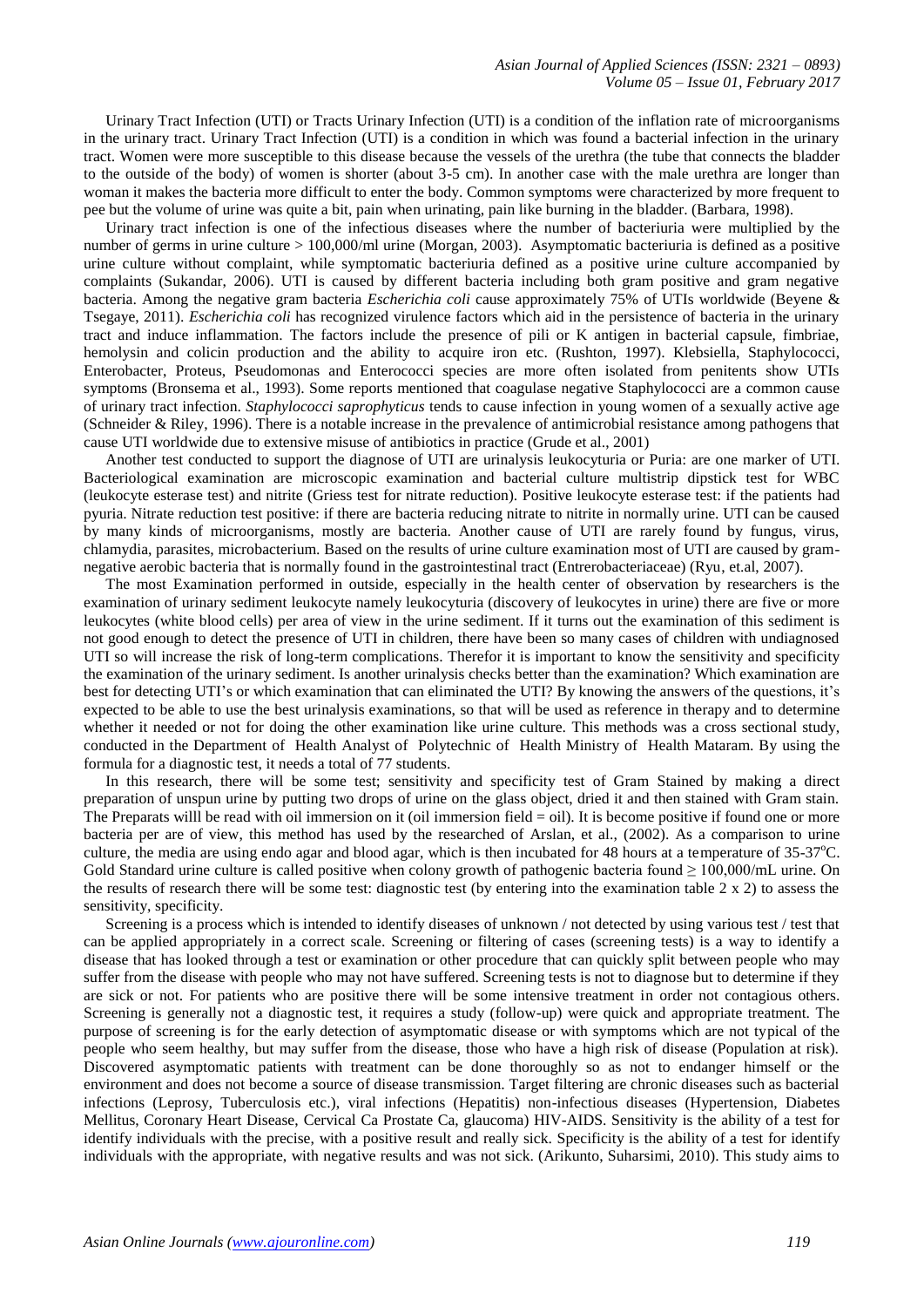find the sensitivity and specificity of the invention of gram-negative bacilli with gram staining as a test filter diagnostic of urinary tract infection.

Benefits: This study is a theoretical application of microbiology laboratory and diagnostic examination of urinary tract infections and implementing science of urinalysis examinations in the areas of microbiology. Related Institutions of microbiological examination to establish urinary tract infection can apply the appropriate screening examination.



## **2. MATERIALS AND METHODS**

### **Figure 1 Framework Concepts**

**2.2 Place and Location of Research**

The experiment was conducted at the Department of Health Analyst Mataram Poltekkes Kemenkes Mataram during March to August 2014.

#### **2.3 Type and Design Research**

This study was a cross sectional study, all study subject aged around 18-20 years old college student who is attending education in the Department of Health Analyst Mataram Poltekkes Kemenkes Mataram taken by consecutive sampling.

- a. Inclusion criteria were: All Students with a fever with no obvious cause, if the fever is accompanied by one of the the symptoms of dysuria, pungent smell of urine, or hematuria
- b. Exclusion criteria were: The students has excluded from the study, if the students are not willing to participate in the study or if there is a history of antibiotic usage in the last 3 days.
- c. By using the formula for some diagnostic test, it needs a total of 77 respondents.

#### **2.4 Variables and Data Collection Techniques**

- a. The independent variables in this study is a laboratory results of the examination of gram-negative bacteria, leukocyturia and results of bacterial culture.
- b. The dependent variable is the sensitivity and specificity values of the examination of gram-negative bacteria, leukocyturia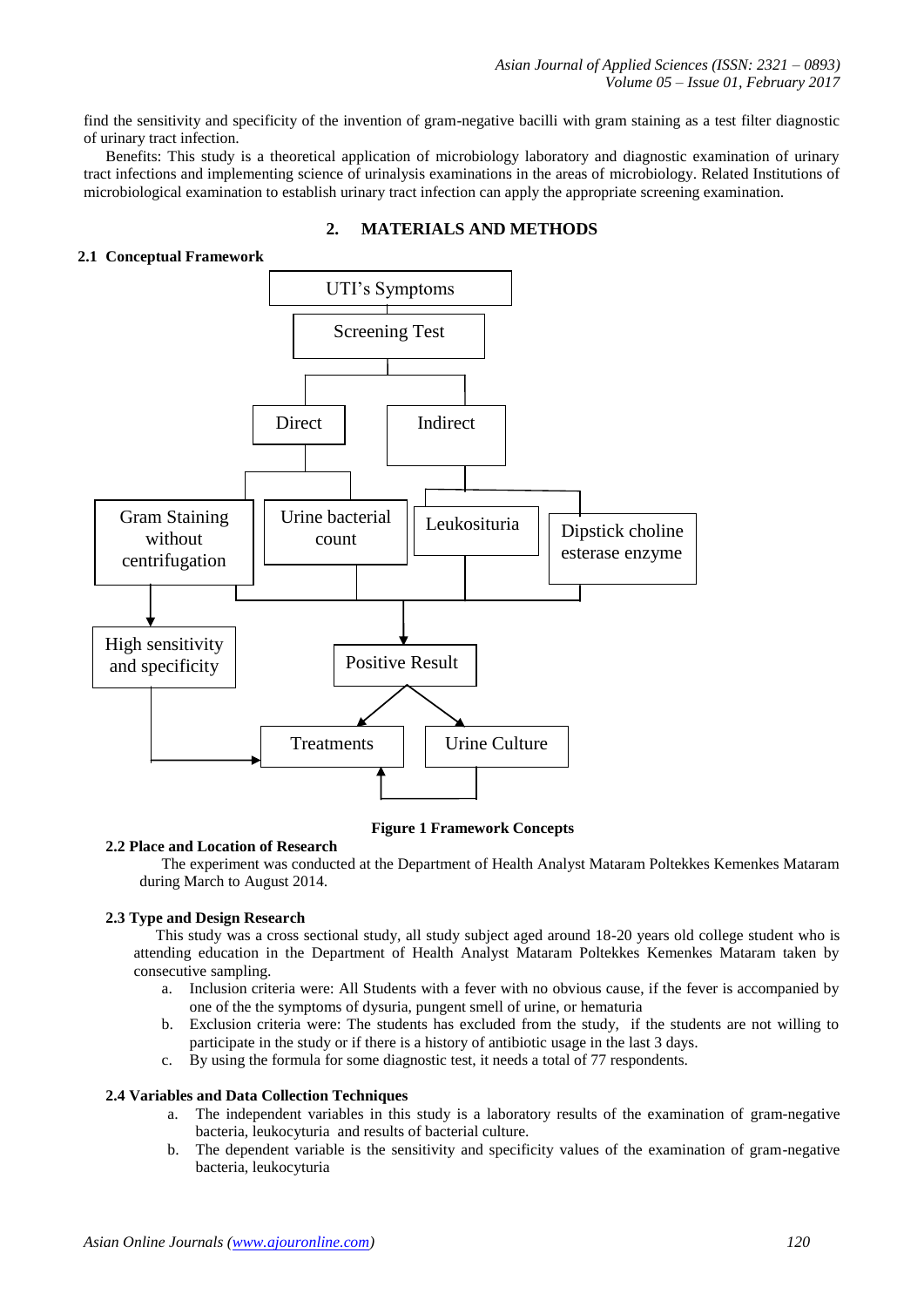## **2.5 Data source**

### **Workflow**



# **2.6 Research Instruments**

a. Tools and Materials

**Tools**: Petri dish, glass beaker, erlenmeyer, glass objects, cover glass, stir bar, knives, hot plate, micropipette, tip, incubator, inoculating loop, colony counter, test tube, tube rack, light spirits, oven, autoclave, lighters, rubber, cotton, tissue, paper pH **Reagents**: Nutrient agar, gram stain.

### **2.7 Data collection**

a. Sampling method transmit middle urine (MSU)

All specimens taken as at least 4 ml, homogenized, and were divided into 2 groups; 1) as much as  $\pm$  3 ml for examination dipstick test, urine sediment, and examination leukocytes with Neubauer hemocytometer. 2) as much as  $\pm$  1 ml to 0.01 ml urine culture for as many as 0.01 ml gram staining. All specimens immediately sent and examined within 1-2 hours after taking the urine. If the examination cannot be done in 2 hours, then the urine is first stored in a refrigerator or a cold pack, a maximum of 24 hours.

- b. Examination of urine sediment carried perform urine centrifugation at a speed of 1500 rpm for 5 minutes. Test results obtained are reported positive when  $\geq 5$  leukocytes / hpf.
- c. Gram staining is performed by making a direct preparation of unspun urine by putting two drops of urine on the glass object, dried and then stained by gram. If found one or more bacteria per field of view with oil immersion (oil immersion field) is called positive.
- d. For urine culture, media used endo agar and blood agar, which is then incubated for 48 hours at a temperature of 35-37oC. Called positive urine culture if found pathogenic bacteria colony growth ≥ 100,000 / ml urine.
- e. In the research conducted diagnostic test (by entering into the examination table  $(2 \times 2)$ ) to assess the sensitivity, specificity,

### **2.8 Data analysis**

The data obtained were analyzed descriptively

## **3. RESULTS**

 Based on the results of urine examination painted gram then centrifuged made wet preparations for examinations leukocyturia and cultured as much as 00.1 ml then made the examination table like Table 3.1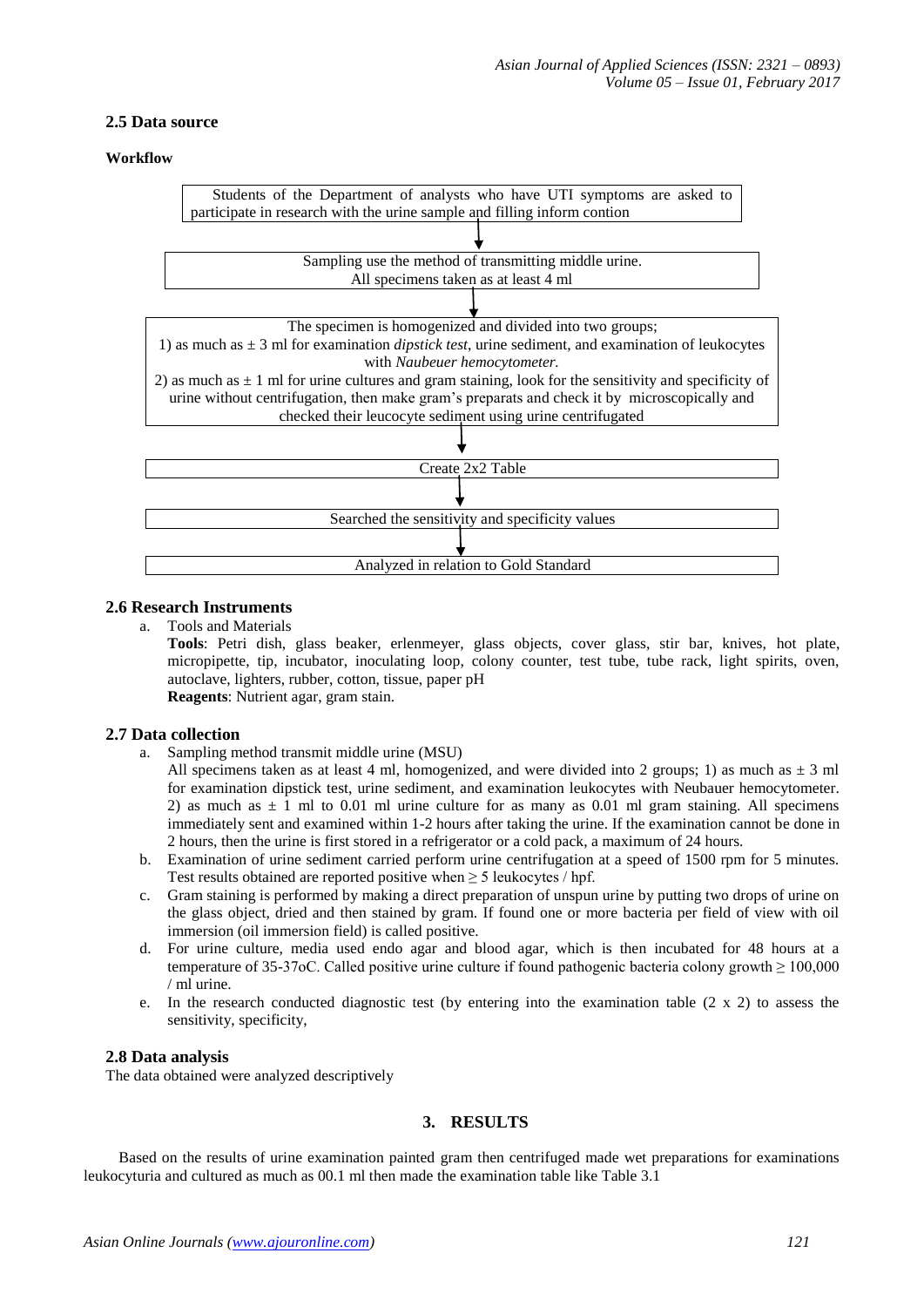**Table 1**: Urine examination painted gram then centrifuged made leukocyturia wet preparations for examination and culture.

| No.               | <b>Basil Gram (-)</b> | Leukocyturia | <b>Bacteria Culture</b><br>Leukocyturia |
|-------------------|-----------------------|--------------|-----------------------------------------|
| 1.                | Negative              | Negative     | Negative                                |
| 2.                | Negative              | Negative     | Negative                                |
| 3.                | Negative              | Negative     | Negative                                |
| 4.                | Negative              | Positive     | Negative                                |
| 5.                | Negative              | Negative     | Negative                                |
| 6.                | Negative              | Negative     | Negative                                |
| 7.                | Positive              | Positive     | Positive                                |
| 8.                | Negative              | Negative     | Negative                                |
| 9.                | Negative              | Negative     | Negative                                |
| $\overline{10}$ . | Negative              | Negative     | Negative                                |
| 11.               | Negative              | Negative     | Negative                                |
| $\overline{12}$ . | Negative              | Negative     | Negative                                |
| 13.               | Negative              | Positive     | Negative                                |
| 14.               | Negative              | Negative     | Negative                                |
| 15.               | Negative              | Negative     | Negative                                |
| 16.               | Negative              | Positive     | Negative                                |
| 17.               | Negative              | Negative     | Negative                                |
| 18.               | Negative              | Positive     | Negative                                |
| 19.               | Negative              | Negative     | Negative                                |
| 20.               | Negative              | Negative     | Negative                                |
| 21.               | Negative              | Negative     | Negative                                |
| 22.               | Positive              | Positive     | Positive                                |
| 23.               | Negative              | Negative     | Negative                                |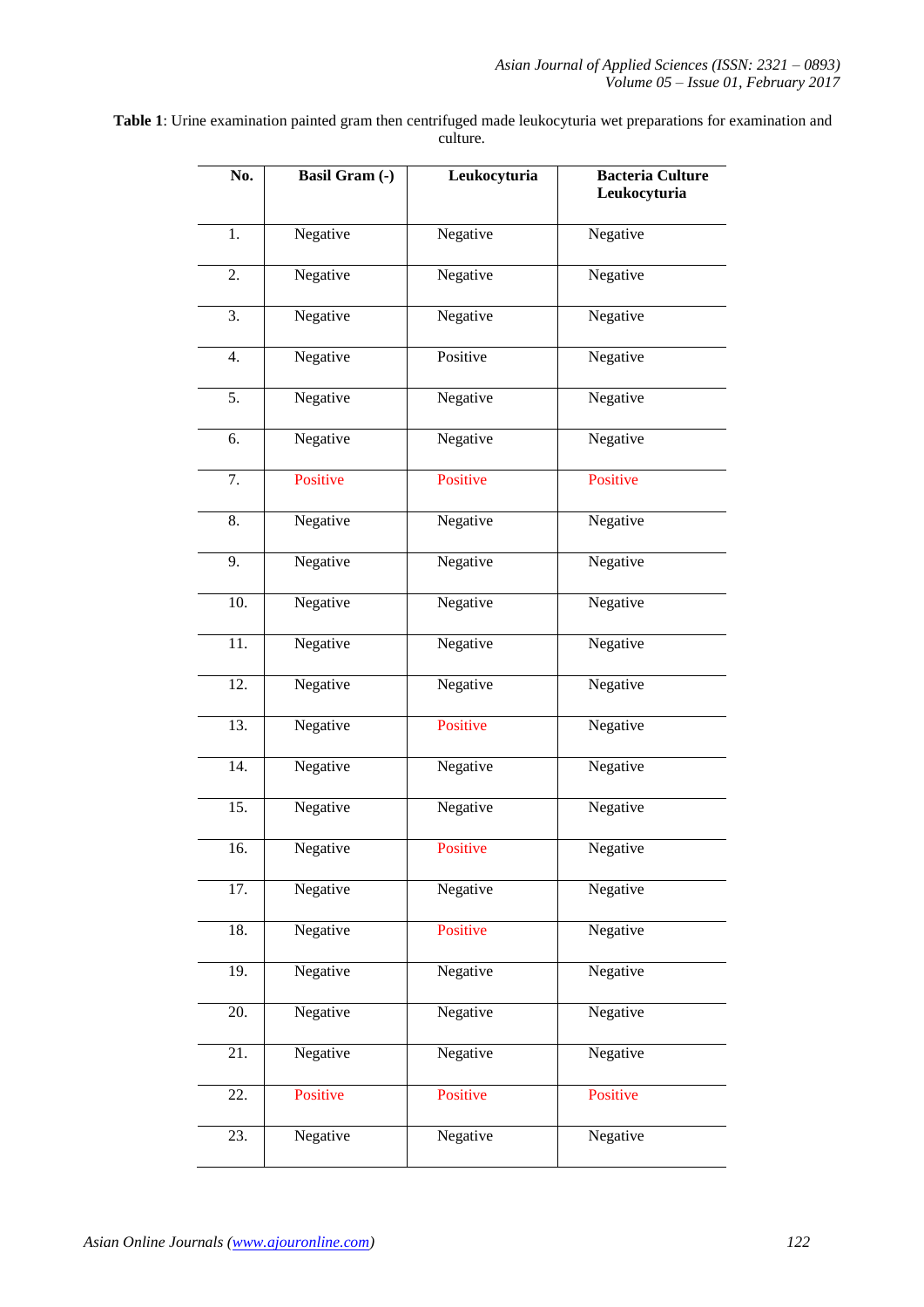| 24.               | Negative | Negative | Negative |
|-------------------|----------|----------|----------|
| 25.               | Negative | Positive | Negative |
| 26.               | Negative | Negative | Negative |
| 27.               | Negative | Negative | Negative |
| 28.               | Negative | Positive | Negative |
| 29.               | Positive | Negative | Positive |
| 30.               | Negative | Negative | Negative |
| 31.               | Negative | Negative | Negative |
| 32.               | Negative | Negative | Negative |
| 33.               | Negative | Negative | Negative |
| 34.               | Negative | Negative | Negative |
| $\overline{35}$ . | Negative | Negative | Negative |
| 36.               | Negative | Negative | Negative |
| 37.               | Positive | Negative | Negative |
| 39.               | Negative | Negative | Negative |
| 40.               | Negative | Negative | Negative |
| 41.               | Negative | Positive | Negative |
| 42.               | Negative | Negative | Negative |
| 43.               | Negative | Negative | Negative |
| 44.               | Negative | Positive | Negative |
| 45.               | Negative | Negative | Negative |
| 46.               | Negative | Positive | Negative |
| 47.               | Positive | Negative | Negative |
| 48.               | Negative | Positive | Negative |
| 49.               | Negative | Negative | Negative |
| 50.               | Negative | Negative | Negative |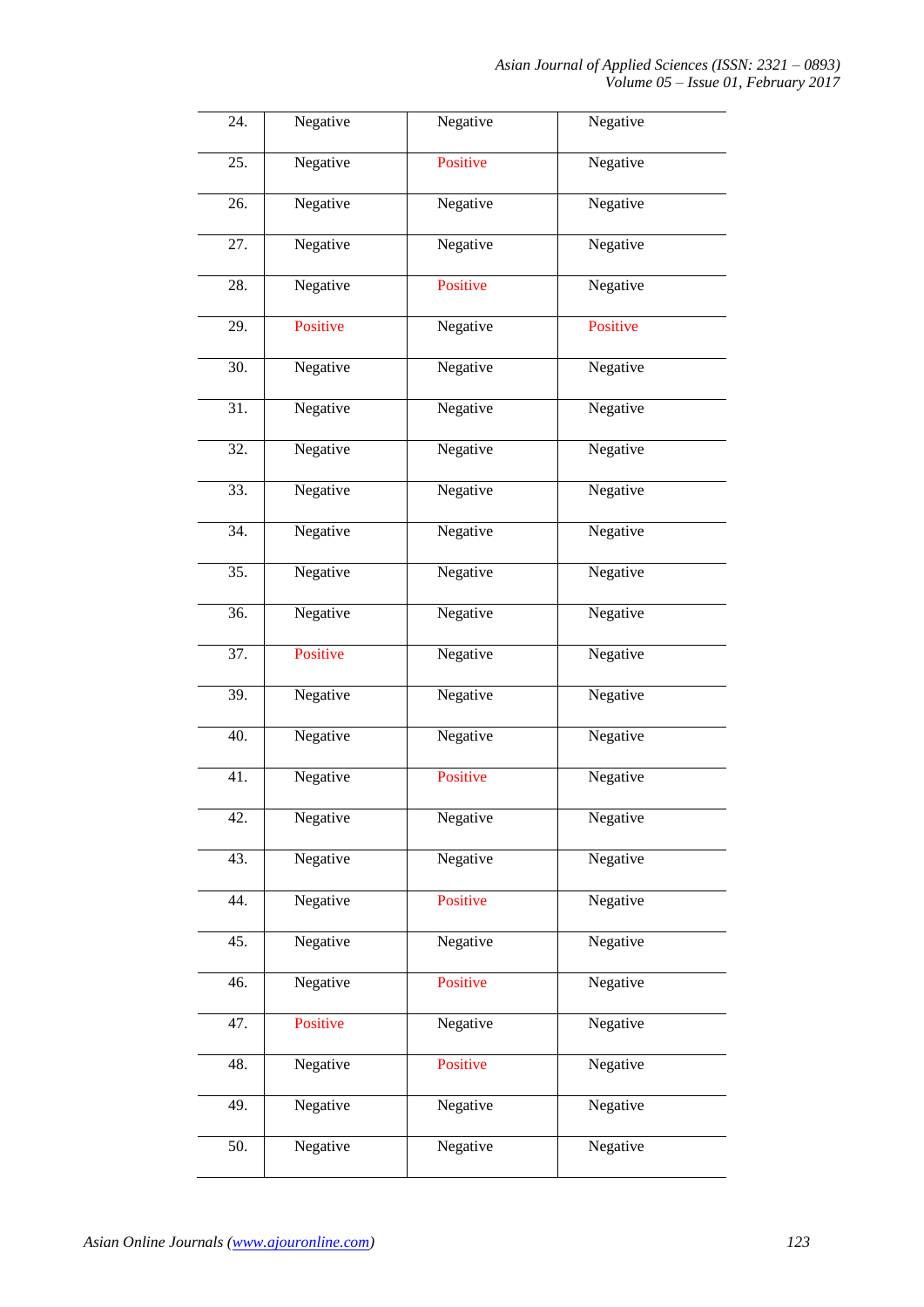| $\overline{51}$   | Negative | Positive | Negative |
|-------------------|----------|----------|----------|
| $\overline{52}$ . | Negative | Negative | Negative |
| 53.               | Negative | Negative | Negative |
| 54.               | Negative | Negative | Negative |
| 55.               | Negative | Positive | Negative |
| 56.               | Negative | Negative | Negative |
| 57.               | Negative | Negative | Negative |
| 58.               | Negative | Positive | Negative |
| 59.               | Negative | Negative | Negative |
| 60.               | Negative | Negative | Positive |
| $\overline{61}$   | Negative | Negative | Negative |
| $\overline{62}$ . | Positive | Positive | Positive |
| 63.               | Negative | Negative | Negative |
| 64.               | Negative | Negative | Negative |
| $\overline{65}$ . | Positive | Positive | Positive |
| 66.               | Negative | Ngatif   | Negative |
| 67.               | Negative | Positive | Negative |
| 68.               | Negative | Negative | Negative |
| 69.               | Negative | Negative | Negative |
| 70.               | Positive | Positive | Positive |
| 71.               | Negative | Negative | Negative |
| 72.               | Negative | Negative | Negative |
| 73.               | Positive | Positive | Positive |
| 74.               | Negative | Ngatif   | Negative |
| 75.               | Negative | Positive | Negative |
| 76.               | Negative | Negative | Negative |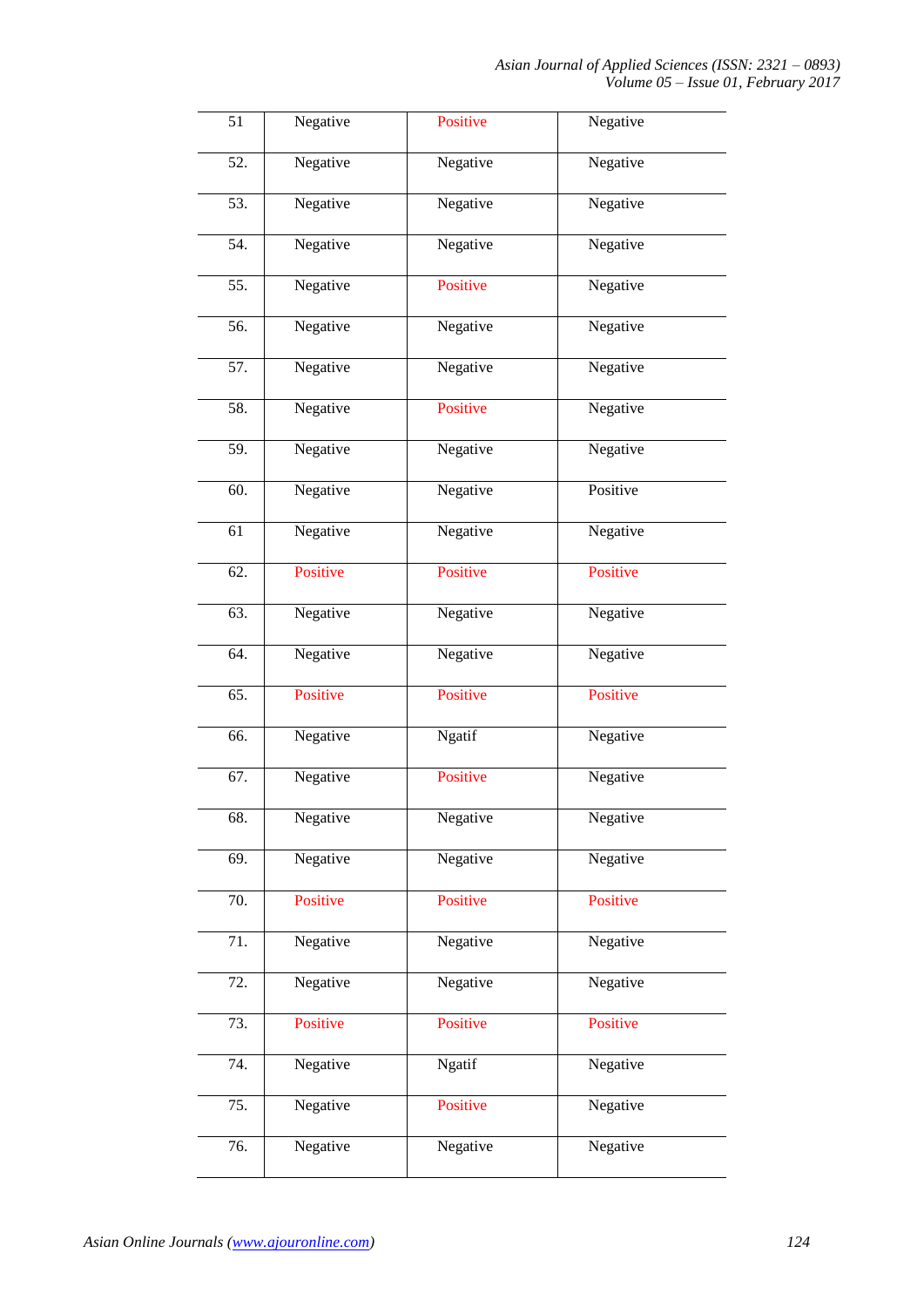| --<br>,,, | Negative | <b>Positive</b> | Negative |
|-----------|----------|-----------------|----------|
|           |          |                 |          |

Examination of urine culture as the Gold Standard there are 8 samples were positive and 69 negative bacteria, gram urine examination without centrifugation were 9 positive 76 negative. Examination of urine sediment leukocyturia were 15 positive and 62 negative.



**Figure 1**: *Escherichia coli* in Gram staining

From the results of the inspection made graph to find the value of sensitivity and specificity of each inspection (gram urine examination without centrifugation and examination of urine sediment leukocyturia)



**Figure 2**: Specificity and Sensitivity with the Examination Gram staining of urine without centrifuge graph

Formula:

- Sensitivity =  $7/(7 + 1)$  x  $100\% = 87,50\%$
- Specificity =  $76 / (2 + 76)$  x  $100\% = 97.43\%$



**Figure 3**: Specificity and Sensitivity Examination leukocyturia Graph

Formula:

- Sensitivity =  $6/(6+2) \times 100\% = 75,05\%$
- Specificity =  $62/(15 + 62)$  x  $100\% = 80,51,43\%$

### **4. DISCUSSION**

The method used in this research is descriptive method that analyzes the data at a given time without treatment. The researchers took the data as much as 77 samples of students who experience symptoms of Urinary Tracts Infection who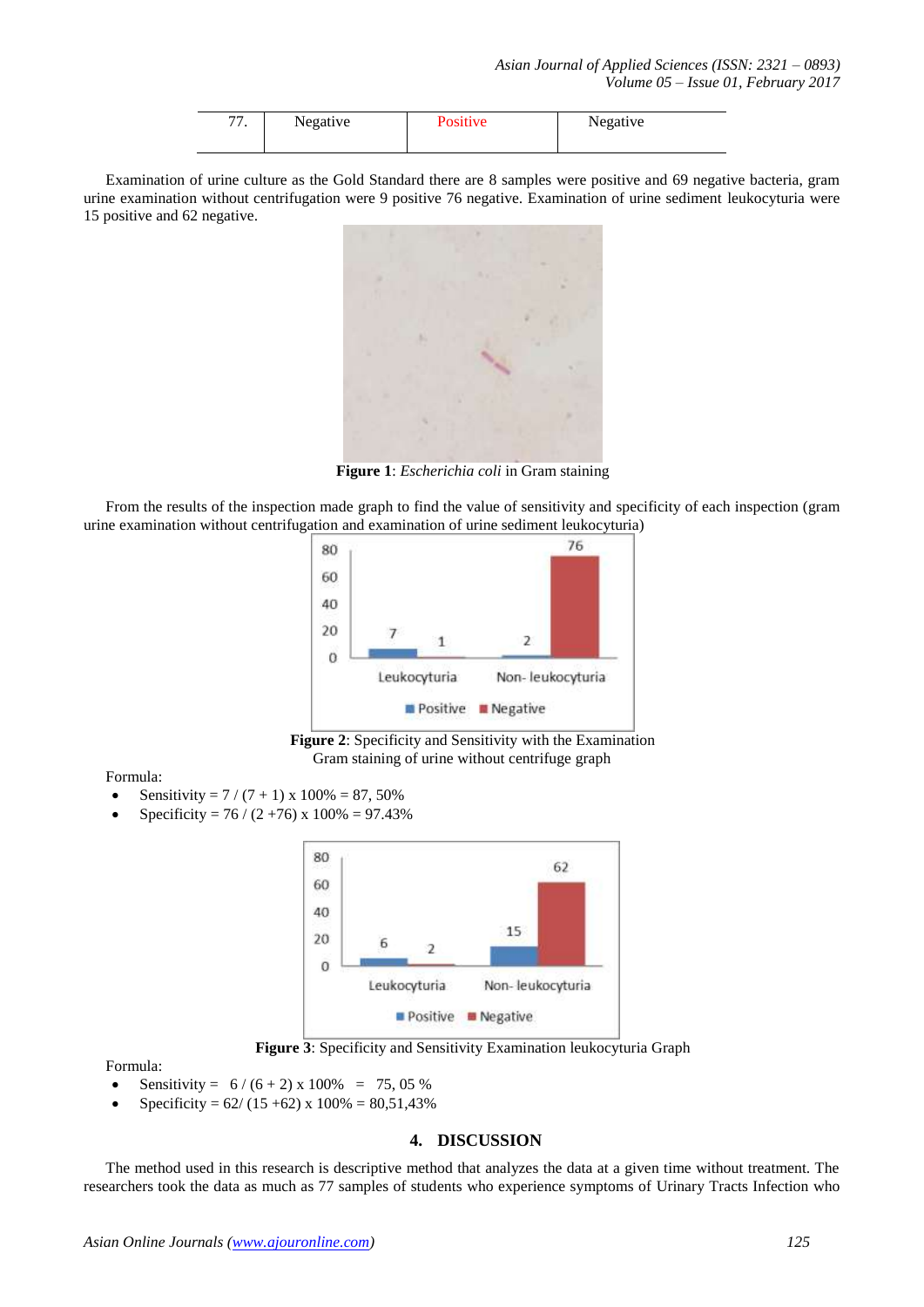enroll in the Department of Medical Laboratory Technicians in Polytechnic of Health Ministry of Health Mataram in March through August.

Examination of urinary tract infection is one in which infectious diseases multiply the number of bacteriuria with urine culture germ count> 100,000 /ml urine. Screening Examination of gram staining is done by making the preparation directly from unspun urine by putting two drops of urine on the glass object, dried and then stained with Gram stain. with oil immersion (oil immersion field = oil) is called positive when found the bacteria or more per field of view of research. Staining gram is a differential staining technique used to characterize bacteria as Gram positive and Gram negative. The fixed bacterial smear is subjected to Crystal Violet, Iodine Solution, Alcohol (decolorizing agent) and Safranin respectively. Gram-positive bacteria retain crystal violet and hence appear deep violet in color, while Gram-negative bacteria lose the crystal violet and are counterstained by the Safranin they appear red in color (Korrapati et al, 2010).

The methods of leukocytes Examination from urinary sediment in examination the leukocyturia (discovery of leukocytes in urine) is by finding five or more leukocytes (white blood cells) per field of view in the urine sediment. Gold Standard urine culture is called positive if found colony growth of pathogenic bacteria. Urine samples constitute a major proportion of the samples tested in routine diagnostic laboratories. Although the urine culture is used as the reference standard to determine presence or absence of urinary tract infection, the culture is an expensive and timeconsuming method (Christenson, 1985).

The objectives of the study were to compare screening test of UTI by using urine gram staining examination and leukocyturia examination. Based on the results that the sensitivity and specificity using methods Urine gram staining examination of Urinary Tracts Infection made preparations higher and better than leukocyturia examination. The number of false positives in the examination leukocyturia caused by several things that can be error factor must be considered in the examination of urinary sediment for leukocyturia. When scanning, all the material that settles not premixed with the liquid above by shaking the urine, the urine is not shaken the urine sediment will lag the bottom of the bottle container. Examination of the sediment that has been centrifuged, resuspended before being checked so that no sediment is mixed. Light entering the microscope too bright, subtle elements not seen. The tools used included the microscope must not clean. Little dirt on glass objects, glass cover or on a microscope lens that is not clean can be calculated elements of the sediment. Urine volume, speed centrifuges, not according to standards.

## **5. CONCLUSION**

- a. Examination of Gram positive urine without actually centrifugation 7, 2 false positives and 76 true negatives and one false negative sensitivity specificity 87.45% 97.43%
- b. Examination of urine sediment leukocyturia 6 real positive, 15 false positives and 62 true negatives and 2 false negative sensitivity 80.51% 75.05% specificity.
- c. Examination of urine culture as the Gold Standard there are 8 samples were positive and 69 negative bacteria
- d. The sensitivity and specificity of Gram examination of urine without centrifugation higher than leukocyturia examination of urine

#### **Suggestion**

- a. For Related Institutions like public health laboratories to diagnosed Urinarius Tractus Infection(UTI) quickly using gram staining in urine.
- b. For student in Department of Medical Laboratory Technicians in Polytechnic of Health Ministry of Health Mataram as study participants to better recognize the symptoms of a urinary tract infection and prevent disease with early inspection that can be done alone.

#### **6. REFERENCES**

- [1] Arikunto, Suharsimi, "Research An Approach Procedures Practical", Ed.14. Jakarta: Rineka Cipta, 2010.
- [2] Arslan, S., Caksen, H., Rastgeldi, L., et al., "Use of urinary Gram stain for detection of urinary tract infection in childhood", Yale J of Biol and Med, 75, 73-8, 2002.
- [3] Beyene, G., Tsegaye, W, "Bacterial uropathogens in urinary tract infection and antibiotic susceptibility pattern in jimma university specialized hospital, southwest ethiopia", Ethiop J Health Sci, Vol. 21, No. 2, pp. 141-6, 2011.
- [4] Bjerklund Johansen TE, et al., "Prevalence of hospital-acquired urinary tract infections in urology departments", Eur Urol, Vol. 51, No. 4, pp. 1100-11, 2007.
- [5] Christenson RH, Tucker JA, Allen E., "Results of Dipstick Tests, Visual Inspection, Microscopic Examination of Urine Sediment, and Microbiological Cultures of Urine Compared for Simplifying Urinalysis", Clin Chem, Vol. 31, pp. 448-50, 1985.
- [6] Enggram, Barbara, "Nursing care plan medical surgery", Vol. 3, Jakarta: EGC, 1998.
- [7] Foxman B, "Epidemiology of urinary tract infections: incidence, morbidity, and economic costs", Am J Med, Vol. 113, pp. 5-13, 2002.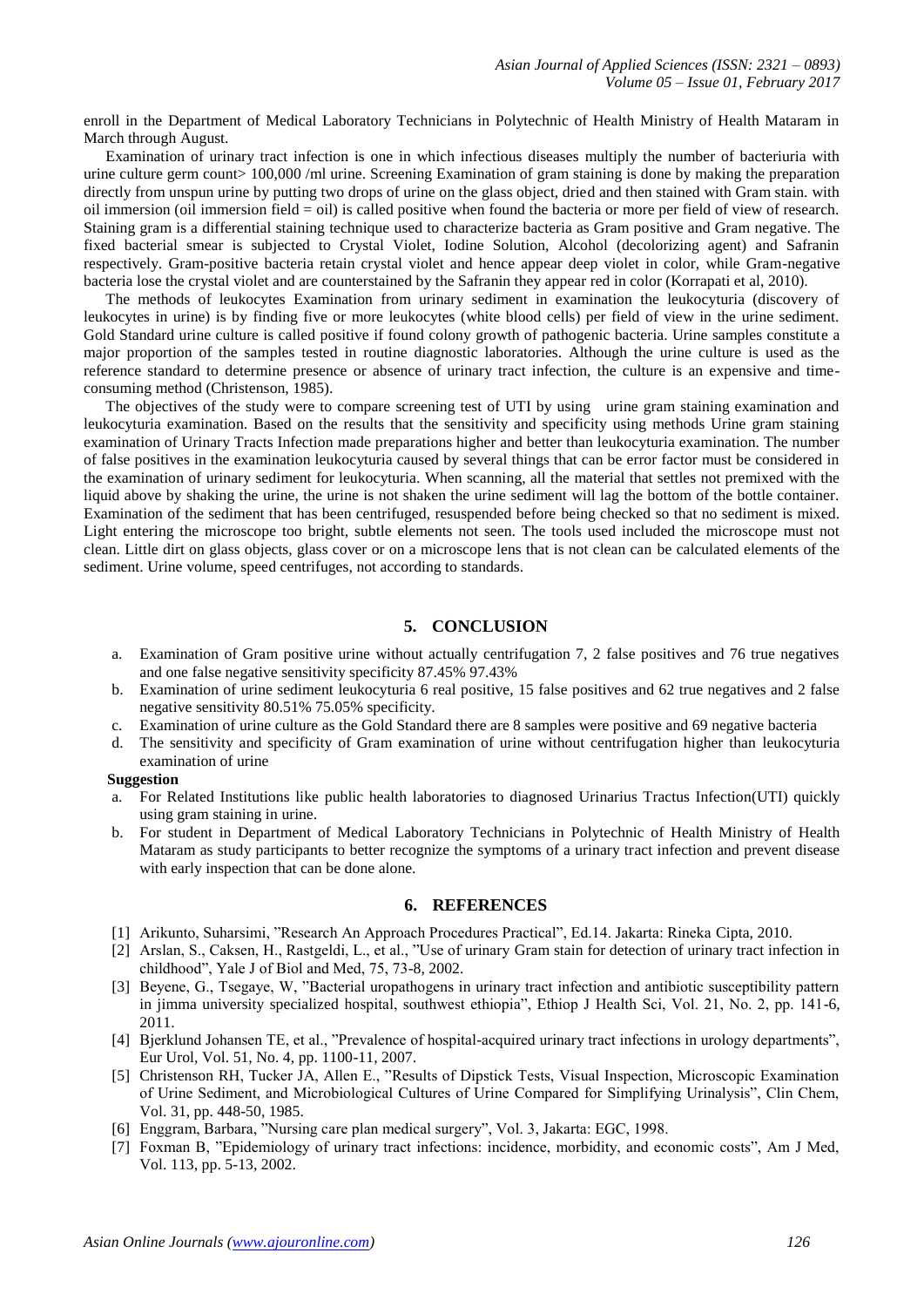- [8] Grude, N., Tveten, Y., & Kristiansen B. E., "Urinary tract infections in Norway: bacterial etiology and susceptibility, a retrospective study of clinical isolates", Clin Microbiol Infect, Vol. 7, pp. 543-7, 2001.
- [9] Korrapati Narasimhulu, P. Sreenivasa Rao and A.Venu Vinod, "Isolation and Identification of Bacterial Strains and Study of their Resistance to Heavy Metals and Antibiotics", Journal Microbial Biochem Technol, Vol. 2, 2010
- [10]Maki DG, et al., "Engineering out the risk for infection with urinary catheters", Emerg Infect Dis, Vol.7, No. 2, pp. 342-7, 2001.
- [11]Mazzulli T, "Resistance trends in urinary tract pathogens and impact on management", J Urol, 2002.
- [12]Morgan, Robert M. and Shelby D. Hunt, "The Commitment Trust Theory of Relationship Marketing. Journal of Marketing", Vol. 58, No. 3,1994.
- [13]Nugroho, Wahyudi, "Communication in Nursing Gerontik", .Jakarta: EGC, 2009.
- [14]Ruden H, et al., "Nosocomial and community-acquired infections in Germany", Summary of the results of the First National Prevalence Study (NIDEP), Vol. 25, No. 4, pp. 199-202, 1997.
- [15]Rushton, H. G, "Urinary Tract Infections in Children", Pediatric Clinics of North America, Vol. 44, pp.1133- 1169, 1997.
- [16]Ryu KH, Kim MK and Jeong YB, "A Recent Study on the Antimicrobial Sensitivity of the Organisms that Cause Urinary Tract Infection", Korean J Urol, Vol. 48, No. 6, pp. 638-645, 2007.
- [17]Schneider, P.F., & Riley T. V, "Staphylococcus saprophyticus urinary tract infections: Epidemiological data from Western Australia", Eur J Epidemiol, Vol. 12, pp. 51-54, 1996.
- [18]Sukandar, Enday, "Nephrology Clinic" Ed. 3, Bandung: Publisher PPI part of Medicine RSH, 2006.
- [19]UVI , "nedre urinvägsinfektioner hos kvinnor [UTI lower urinary tract infections in females]", The Medical Products Agency, Sweden, 2007.
- [20]Tambyah P, et al., "Urinary catheters and drainage systems: definition, epidemiology and risk factors", In Urogenital Infections, Naber KG, et al., Editors. European Association of Urology: Arnhem, The Netherlands, pp. 523-31, 2010.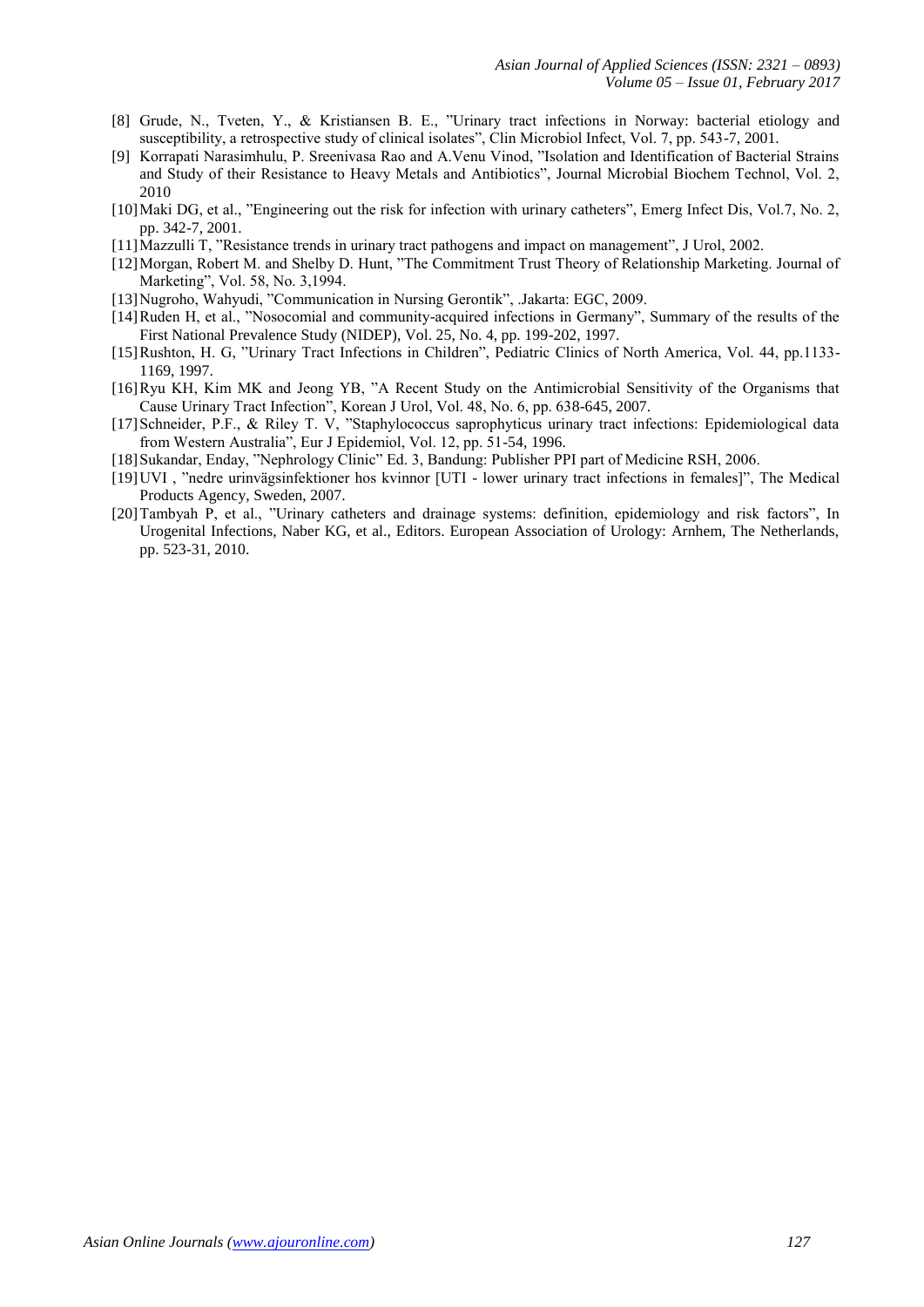#### EXPLANATION OF RESEARCH AND APPROVAL

#### TO BE RESPONDENTS

#### (Information of Consent)

Assalammukalaikum Wr.Wh/Best wishes

Mr. / Mrs. our Respect,

lam, Siti Zaetun SKM, M.ked. The lecture in Health Analyst Department of Polytechnic of Health Ministry of Health Mataram want to do research about "Sensitivity Test and Specificity Invention Gram Negative Rods with Gram Staining for Screening Test of Urinary Tract Infection (UTI)". The purpose of this study is to determine how the sensitivity and specificity of the discovery of gramnegative bacilli with gram staining as a test filter diagnosis of urinary tract infections.

Considering the importance of this research to be a screening test to diagnose an urinary tract infections then I hope Mr / Mrs pleased to cooperate and participate in this study as the subject and be willing to take his/her own urine for the examination of urine culture, gram stainning of urine and leukocyturia.

The cooperation of Mr.  $/$  Mrs. is very useful effort for screening urinary tract infections. In order to known that the results of the Mr./ Mrs. will be reserved only for the scope of this study so that the confidentiality of the identity of Mr. / Mrs. we'll guarantee concealed. For your attention and your willingness, I would say thankyou.

Wassalammukalaikum Wr.Wb/Best wishes